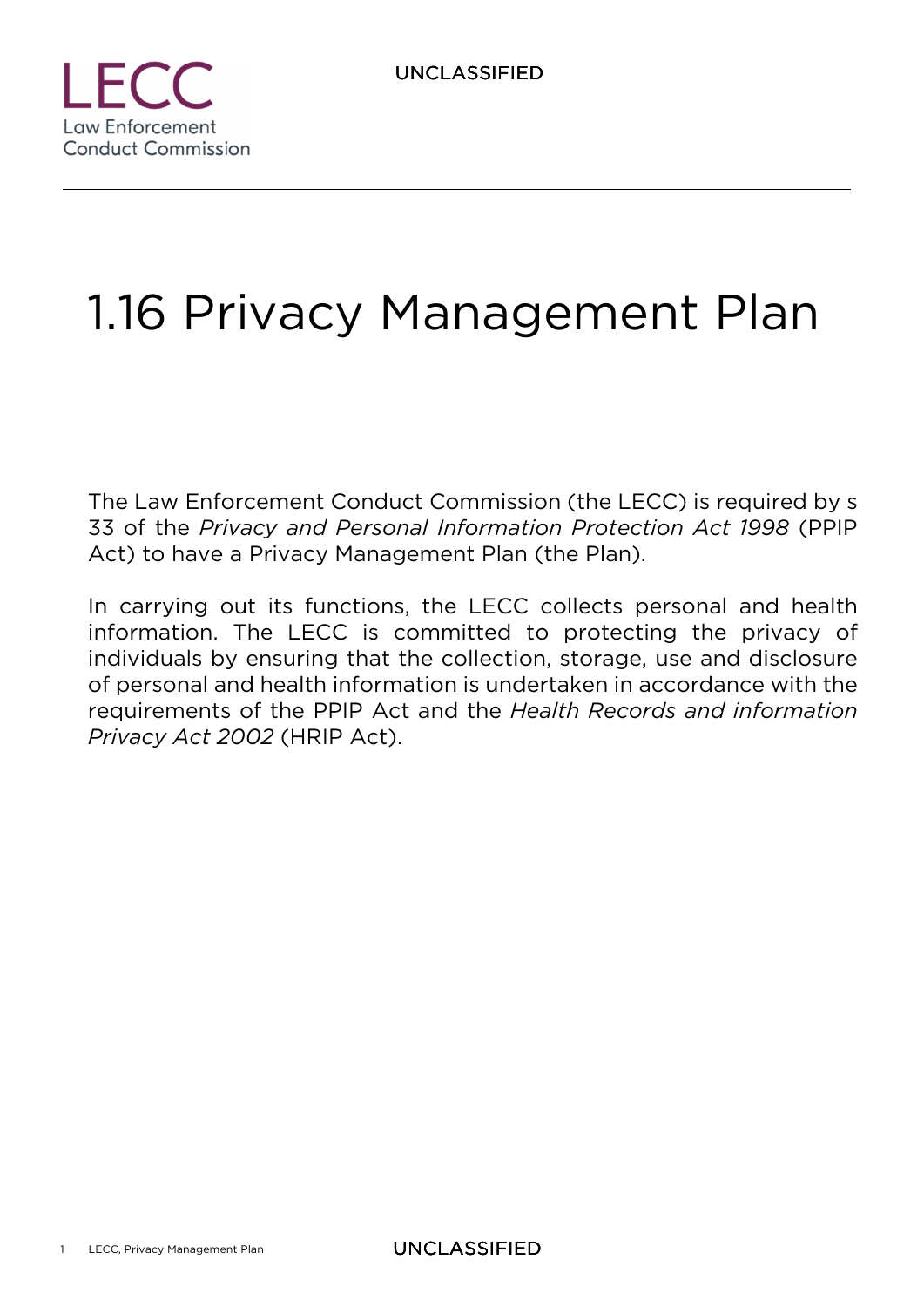#### Document Control

| Policy title     | 1.16 Privacy Management Plan |
|------------------|------------------------------|
| Responsible team | CEO                          |
| Approval         | <b>Executive Committee</b>   |
| Date of approval | <b>March 2021</b>            |
| Security         | <b>UNCLASSIFIED</b>          |
| Classification   |                              |
| <b>DLM</b>       | None                         |
| Review period    | 2 years                      |
| Next review      | <b>March 2023</b>            |

#### Version History

| Version           | Date              | Reason for amendment |  |
|-------------------|-------------------|----------------------|--|
| VO.1              | <b>March 2021</b> | Draft document       |  |
| V1.0              |                   |                      |  |
| V <sub>2.0</sub>  |                   |                      |  |
| $\overline{V2.1}$ |                   |                      |  |
|                   |                   |                      |  |

Printed copies and e-copies on personal drives may not be up to date.

Check the electronic Policy Library to ensure you have the latest version of this document.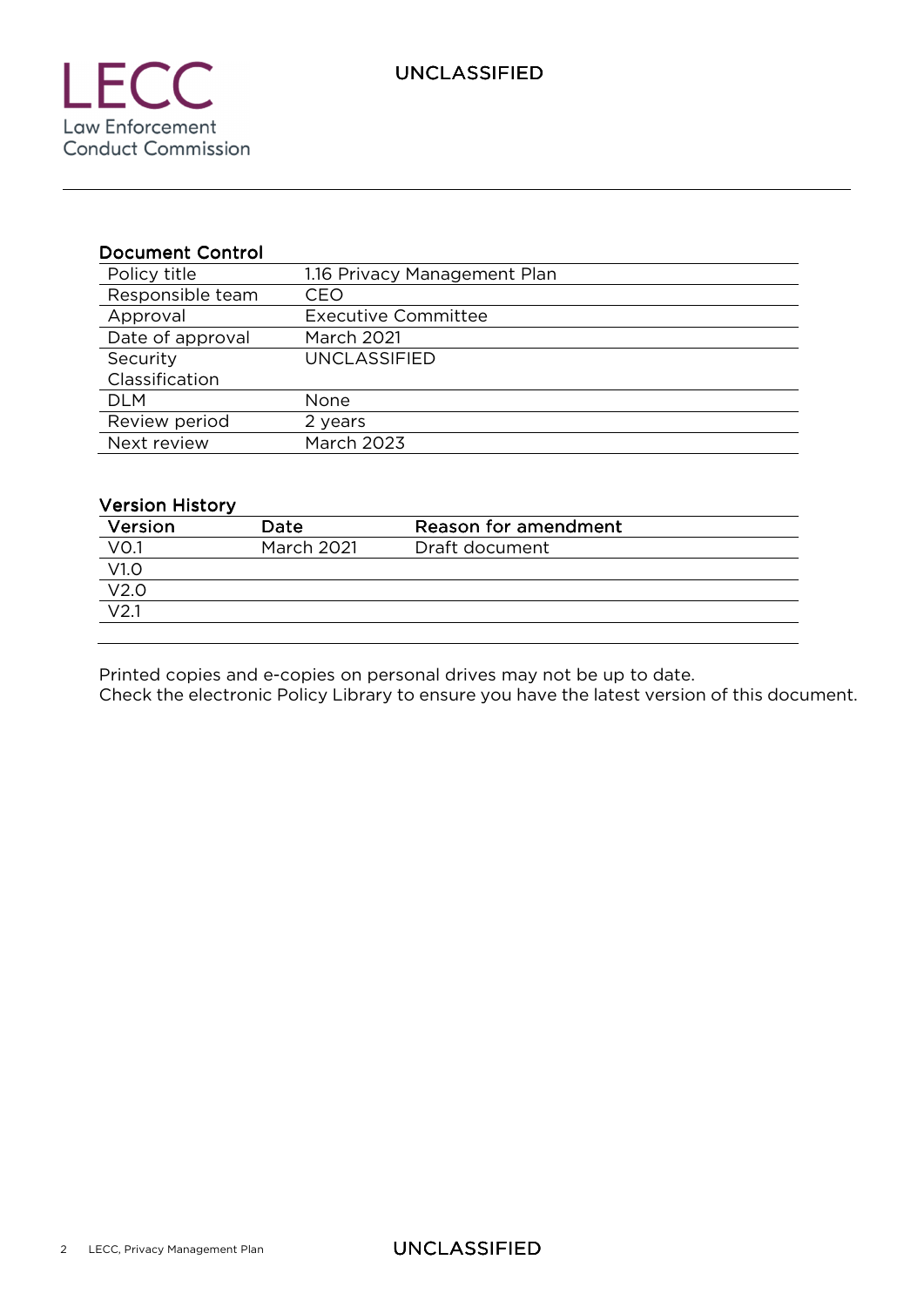## **Contents**

| $\mathbf{1}$ . |                                                                           | $\overline{4}$ |
|----------------|---------------------------------------------------------------------------|----------------|
| 2.             |                                                                           |                |
| 3.             |                                                                           |                |
| 4.             |                                                                           |                |
| 5.             |                                                                           |                |
| 6.             |                                                                           |                |
| 7.             |                                                                           |                |
| 8.             |                                                                           |                |
| 9.             | How the LECC manages personal and health information ______ 9             |                |
| 10.            |                                                                           |                |
| 11.            |                                                                           |                |
| 12.            | Procedures for privacy complaints and applications for an internal review | 12             |
| 13.            | Offences associated with dealing with personal information 14             |                |
| 14.            | Other legislative requirements when dealing with personal information 14  |                |
| 15.            |                                                                           |                |
| 16.            |                                                                           |                |
| 17.            |                                                                           |                |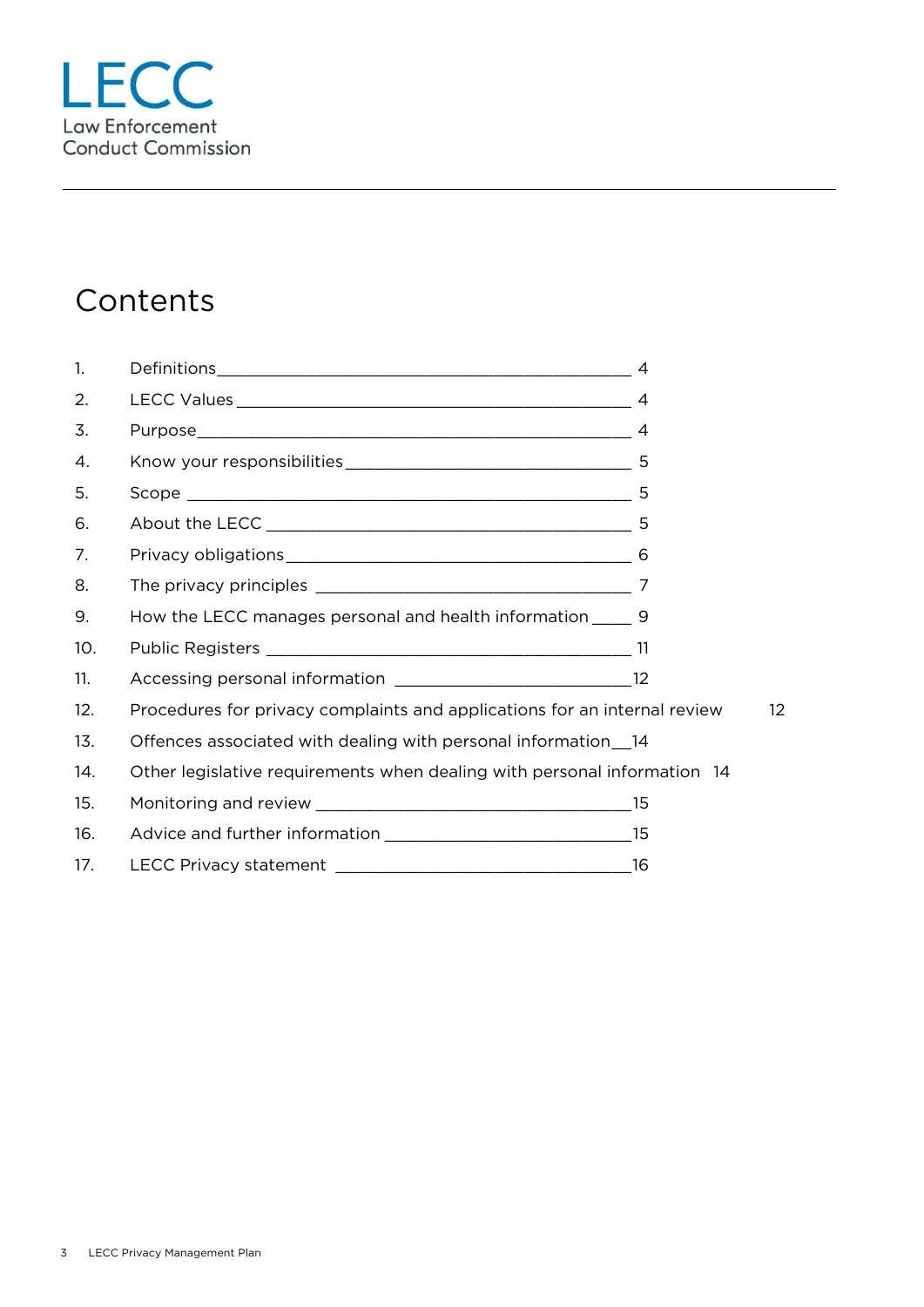## 1. Definitions

| <b>CEO</b>                        | <b>Chief Executive Officer</b>                                                                                                                                                                                                                                                                                                             |  |
|-----------------------------------|--------------------------------------------------------------------------------------------------------------------------------------------------------------------------------------------------------------------------------------------------------------------------------------------------------------------------------------------|--|
| Commission                        | Law Enforcement Conduct Commission.                                                                                                                                                                                                                                                                                                        |  |
| <b>LECC</b>                       | Law Enforcement Conduct Commission.                                                                                                                                                                                                                                                                                                        |  |
| Employees / Officer               | Persons working with or on behalf of the LECC, including<br>ongoing, temporary or term-basis employees and senior<br>executives.                                                                                                                                                                                                           |  |
| Collection                        | The way in which the LECC acquires personal or health<br>information, including written or online form, a verbal<br>conversation, a voice recording or photograph/image.                                                                                                                                                                   |  |
| <b>Disclosure</b>                 | When the LECC makes known to an individual or entity<br>personal or health information not previously known to them.                                                                                                                                                                                                                       |  |
| <b>Health information</b>         | Information or opinion about a person's physical or mental<br>health or disability, or information provided or generated in<br>the delivery of a health service. See s 6 of the HRIP Act for the<br>full definition.                                                                                                                       |  |
| <b>Personal information</b>       | Information or opinion that identifies or could reasonably<br>identify an individual. See s 4 of the PPIP Act for the full<br>definition.                                                                                                                                                                                                  |  |
| <b>Privacy principles</b>         | The Information Protection Principles set out in Division 1, Part<br>2 of the PPIP Act and the Health Principles set out in Schedule<br>1 of the HRIP Act. The privacy principles set out the minimum<br>standards for all NSW public sector agencies when handling<br>personal and health information. Lawful exemptions are<br>provided. |  |
| Sensitive personal<br>information | Personal information about an individual's race, ethnicity,<br>religion, sexual activities, political or philosophical beliefs or<br>membership of a trade union.                                                                                                                                                                          |  |

## 2. LECC Values

The LECC values of trust, collaboration, integrity, accountability and service are the basis of a values-led workplace culture. The LECC expects that your behaviour and conduct will comply with the LECC Code of Ethics and Conduct.

#### 3. Purpose

Section 33 of the *Privacy and Personal Information Protection Act 1998* (PPIP Act) requires all public sector agencies to have a Privacy Management Plan (the Plan).

This Plan sets out how the LECC complies with the principles and requirements of the PPIP Act and, where applicable, the *Health Records and Information Privacy Act* 2002 (HRIP Act) and demonstrates our commitment to respecting the privacy rights of LECC employees and members of the public.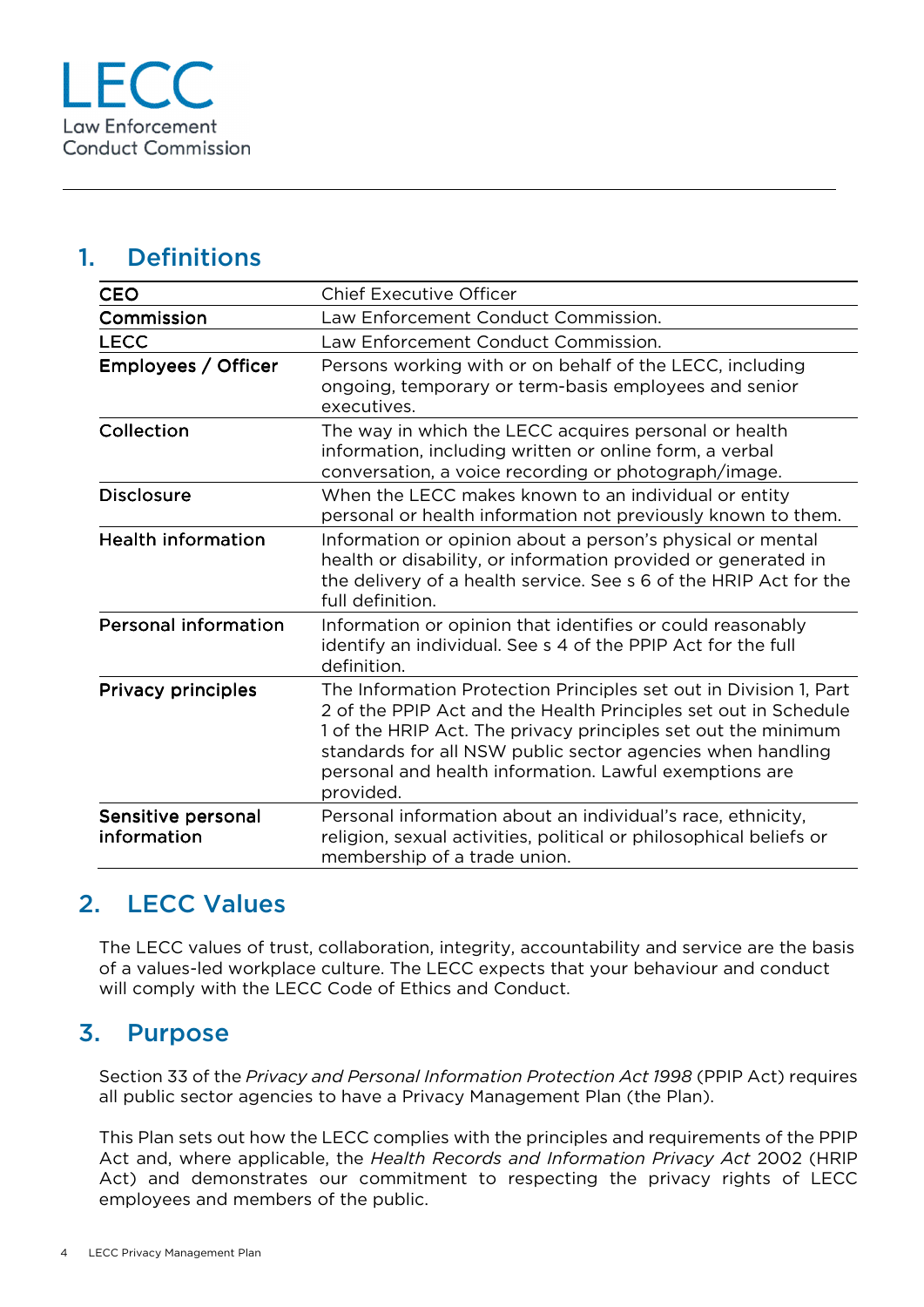

This Plan includes information on the type of personal information held by the LECC, how personal information can be accessed, as well as providing a reference tool for LECC staff dealing with personal information.

#### 4. Know your responsibilities

#### 4.1 Employees

All LECC employees are required to comply with the PPIP and HRIP Acts and this Plan, and must immediately notify the CEO after becoming aware of a relevant data breach concerning personal information.

#### 4.2 Managers and Directors

Managers and Directors are responsible for ensuring that their staff are aware of and understand their obligations under the PPIP and HRIP Acts and comply with this Plan.

#### 4.3 Executive

The Executive is responsible for approving this Plan.

#### 5. Scope

This Plan applies to all LECC employees and contractors and covers all personal information and personal health information collected, received and held by the LECC.

#### 6. About the LECC

The LECC was established in 2017 as a permanent independent investigative commission to provide oversight of the NSW Police Force and NSW Crime Commission.

The LECC replaced the Police Integrity Commission (PIC) and the Police Compliance Branch of the NSW Ombudsman as a single oversight body with two clearly defined functions: detecting and investigating misconduct and corruption, and overseeing complaint handling.

The LECC was set up to strengthen law enforcement integrity, by preventing, detecting and investigating misconduct and maladministration within law enforcement in NSW.

The LECC also aims to understand and assist in the prevention of officer misconduct.

More detailed information about the role and functions of the LECC can be obtained by visiting the LECC website at: *www.lecc.nsw.gov.au*.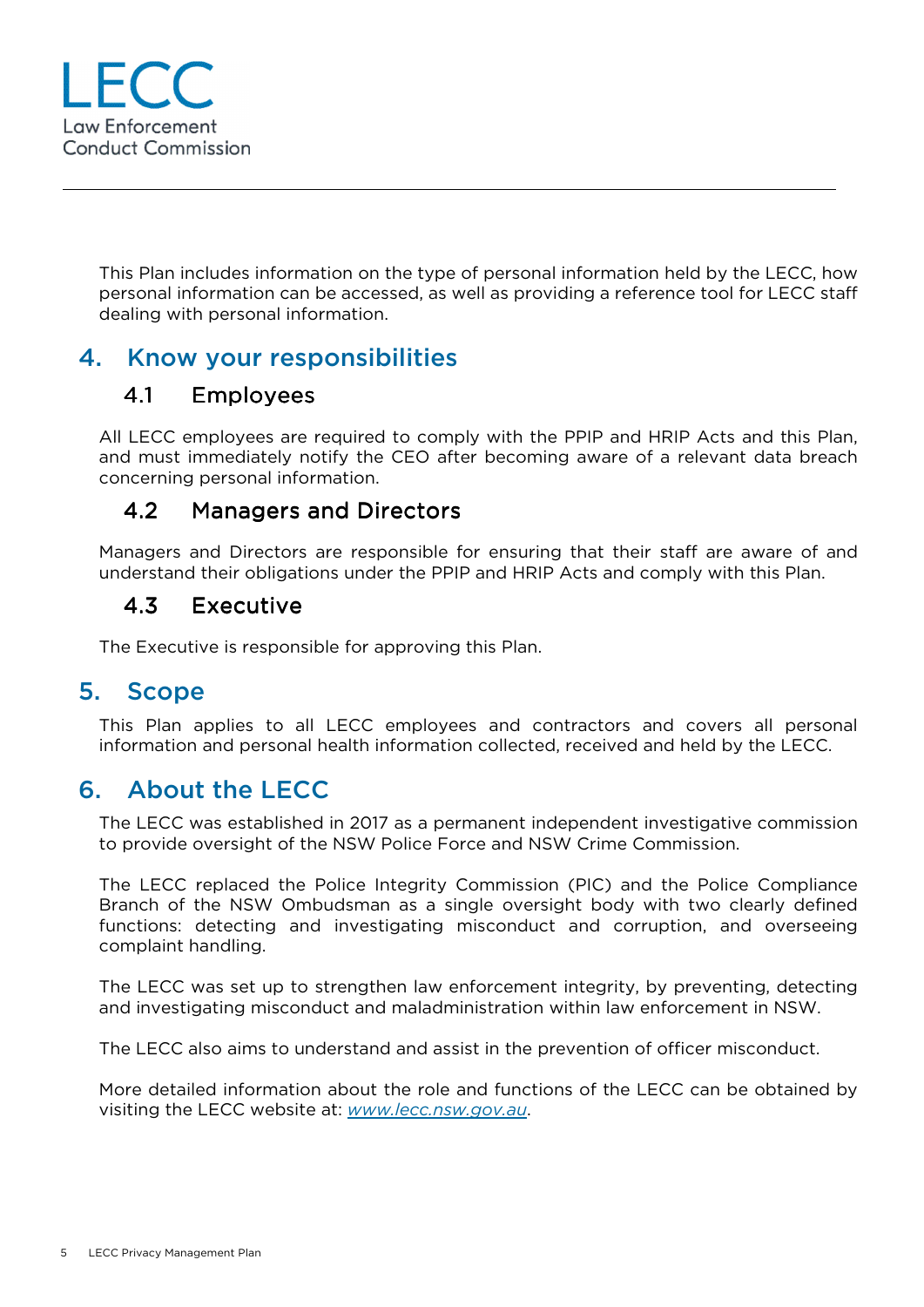

## 7. Privacy obligations

Both the PPIP Act and the HRIP Act contain privacy principles that set out how a public sector agency must manage an individual's personal and health information and identifies the privacy rights of individuals and obligations of public sector agencies to protect those rights.

The privacy principles place obligations on how an agency:

- collects personal information;
- retains personal information and maintains its security;
- enables individuals to access their own personal information and make changes to it;
- uses personal information; and
- discloses personal information.

Exemptions to the privacy principles can be found in the PPIP Act and HRIP Act, as well as Regulations, Privacy Codes and Public Interest Directions.

Section 27 of the PPIP Act and s 17 of the HRIP Act provide that the LECC is not required to comply with the privacy principles except in connection with the LECC's exercise of its administrative and educative functions.

#### 7.1 What is personal information and personal health information

Personal information is any information or opinion that is capable of identifying a person, as defined by s 4(1) of the PPIP Act and s 5(1) of the HRIP Act, as follows:

*'… information or an opinion (including information or an opinion forming part of a database and whether or not recorded in a material form) about an individual whose identity is apparent or can reasonably be ascertained from the information or opinion.'* 

Section 5(2) of the HRIP Act provides that personal information includes:

 *'… such things as an individual's fingerprints, retina prints, body samples or genetic characteristics.'* 

Health information is a specific type of personal information. It is any information or opinion about a person's physical or mental health, or disability.

Any reference to personal information in this Plan refers to personal and health information as defined in the PPIP and HRIP Acts.

#### Information that is not personal information

There are certain types of information that are not considered personal or health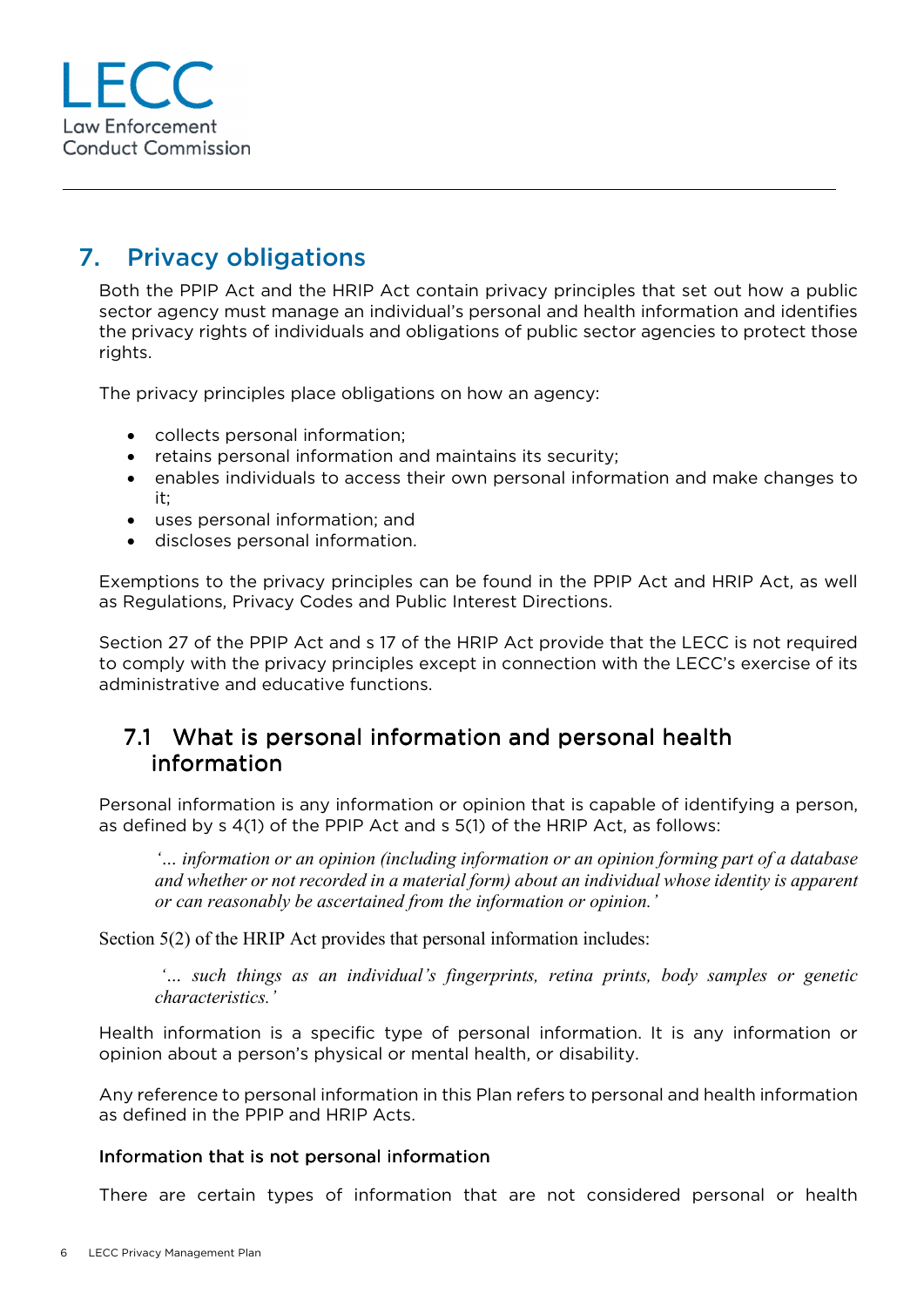

information and are therefore not protected by the privacy principles.

Examples of when the privacy principles would not apply include:

- Information about an individual who has been dead for more than 30 years.
- Information about an individual that is contained in a publicly available publication.
- Information about an individual arising out of a warrant issued under the *Telecommunications (Interception and Access) Act 1979* (Cth).
- Information about an individual that is contained in a protected disclosure within the meaning of the *Public Interest Disclosures Act 1994* (NSW), or that has been collected in the course of an investigation arising out of a protected disclosure.
- Information about an individual arising out of a Royal Commission or Special Commission of Inquiry.
- Information about an individual arising out of a complaint made under Part 8A of the *Police Act 1990* (NSW).
- Information or an opinion about an individual's suitability for appointment or employment as a public sector official.

#### 7.2 Types of Personal information held by the LECC

Examples of personal information that the LECC holds in connection with the exercise of its administrative and educative functions include:

- Personnel records regarding LECC officers collected for the purposes of human resources management.
- Medical information provided by LECC officers for purposes associated with their employment, for example, in support of applications for leave.
- Medical information regarding LECC officers for the purposes of ensuring officers meet the health levels required for the performance of their duties.
- Records relating to former employees for the purposes of human resources management.
- Data collected by the LECC for the purposes of security in respect of contractors, including consultants engaged by the LECC. This includes personal information which those individuals authorised the LECC to obtain for the purposes of a probity assessment.
- Images captured by closed circuit television cameras on LECC premises, maintained for the purposes of security.
- Audit logs maintained by the LECC's security system of when LECC Officers enter and exit LECC premises, recorded for the purposes of security.
- Visitor logs of persons (not employed or otherwise engaged by the LECC) who attend LECC premises, maintained for the purposes of security.

#### 8. The privacy principles

The objective of the PPIP and HRIP Acts are to protect individuals' privacy, to allow them a degree of control over the information held about them by public sector agencies and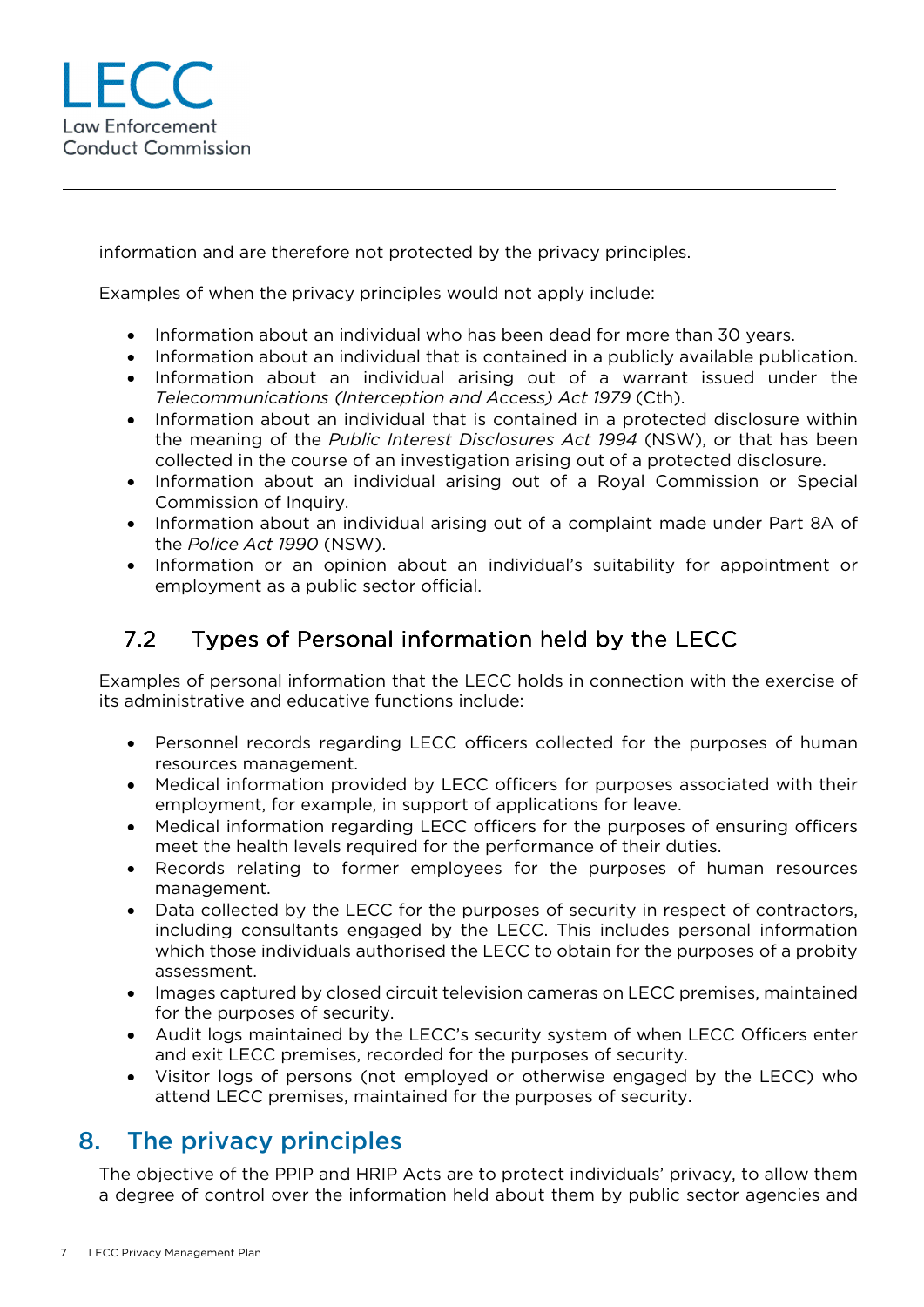

to provide a mechanism for complaints. These objectives are achieved primarily through compliance with the privacy principles. The privacy principles (IPPs and HPPs) are the standard that the LECC adheres to when dealing with personal information, including collection, storage, use and disclosure.

The privacy principles have been summarised below to assist LECC officers in complying with their obligations. This summary does not cover the full complexity of privacy law and should not be treated as a substitute for the principles as set out in the PPIP and HRIP Acts. If LECC officers are unsure whether the IPPs apply to information they are dealing with, or the manner in which IPPs apply, they should seek advice from the Legal Services Unit.

In brief, the Information Protection Principles state:

- A public service agency must not collect personal information unless the information is collected for a lawful purpose directly relating to the function or activity of the agency and the information is reasonably necessary for that purpose.
- In collecting personal information, a public service agency must collect the information directly from the individual to whom the personal information relates, unless the individual has authorised the information to be collected from someone else.
- If a public sector agency collects personal information from an individual, the agency must ensure that the individual to whom the information relates is made aware that the information is being collected, the purposes for which the information is being collected, the intended recipients of the information, whether the supply of the information by the individual is required by law or is voluntary, and any consequences for the individual if the information (or any part of it) is not provided, the existence of any right of access to, and correction of, the information, and the name and address of the agency that is collecting the information and the agency that is to hold the information.
- If a public sector agency collects personal information from an individual, the agency must ensure that the information collected is relevant to that purpose, is not excessive, and is accurate, up to date and complete, and, the collection of the information does not intrude to an unreasonable extent on the personal affairs of the individual to whom the information relates.
- A public sector agency that holds personal information must ensure that the information is kept for no longer than is necessary for the purposes for which the information may lawfully be used, that the information is disposed of securely and in accordance with any requirements for the retention and disposal of personal information, that the information is protected, by taking such security safeguards as are reasonable in the circumstances, against loss, unauthorised access, use, modification or disclosure, and against all other misuse, that, and, if it is necessary for the information to be given to a person in connection with the provision of a service to the agency, everything reasonably within the power of the agency is done to prevent unauthorised use or disclosure of the information.
- A public sector agency that holds personal information must take such steps as are reasonable to enable any person to ascertain whether the agency holds personal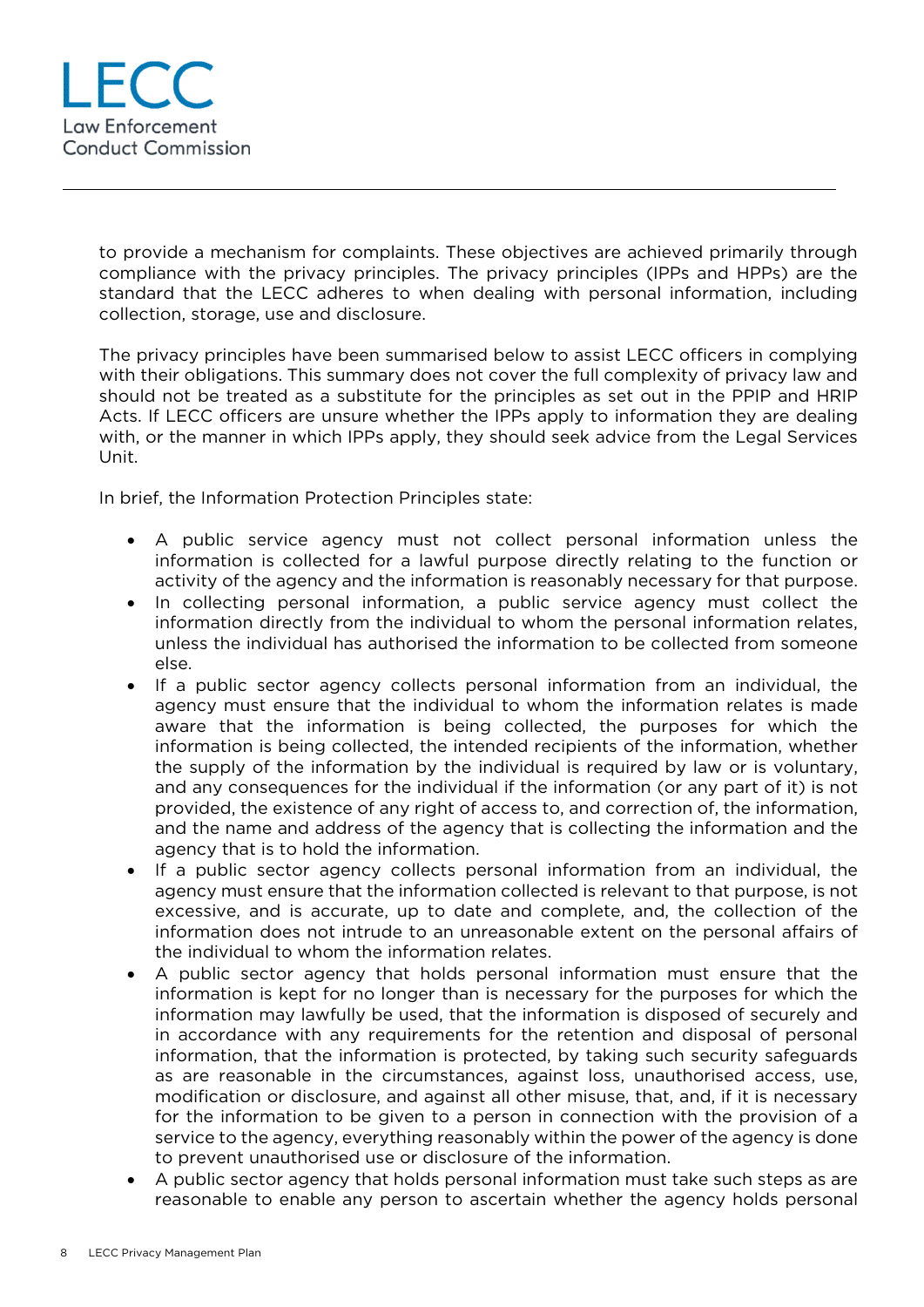

information, whether the agency holds personal information relating to that person, and, if the agency holds personal information relating to that person, the nature of that information, the main purposes for which the information is used, and, that person's entitlement to gain access to the information.

 A public sector agency that holds personal information must, at the request of the individual to whom the information relates and without excessive delay or expense, provide the individual with access to the information.

#### 9. How the LECC manages personal and health information

#### 9.1 How the privacy principles apply to the LECC

The LECC collects, holds, uses and discloses personal information for the purpose of carrying out its functions.

*The Information Protection Principles only apply when LECC is exercising administrative or educative functions.* 

Some examples of administrative and educative functions are:

- Managing employees including payroll and leave records;
- Training staff;
- Workers compensation records; and
- Corporate services including budget and IT.

LECC officers, when dealing with personal information in connection with the exercise of the administrative and educative functions of the LECC, should be aware of the requirement to comply with the IPPs and, when dealing with health information, the further requirement of complying with the HPPs.

#### 9.2 Policy and procedure development

To ensure compliance with the requirements of s 33(2) of the PPIP Act, the LECC is required to set out in this Plan how policies and practices are developed.

The LECC Executive Group is responsible for approving all LECC policies and procedures.

Various policies affect the collection and handling of personal information by the LECC. Internal LECC policies and procedures concerning the manner in which information is dealt with include the following:

 The Code of Ethics and Conduct (1.1) sets out the general standards of conduct expected of LECC officers, including the use and protection of personal information.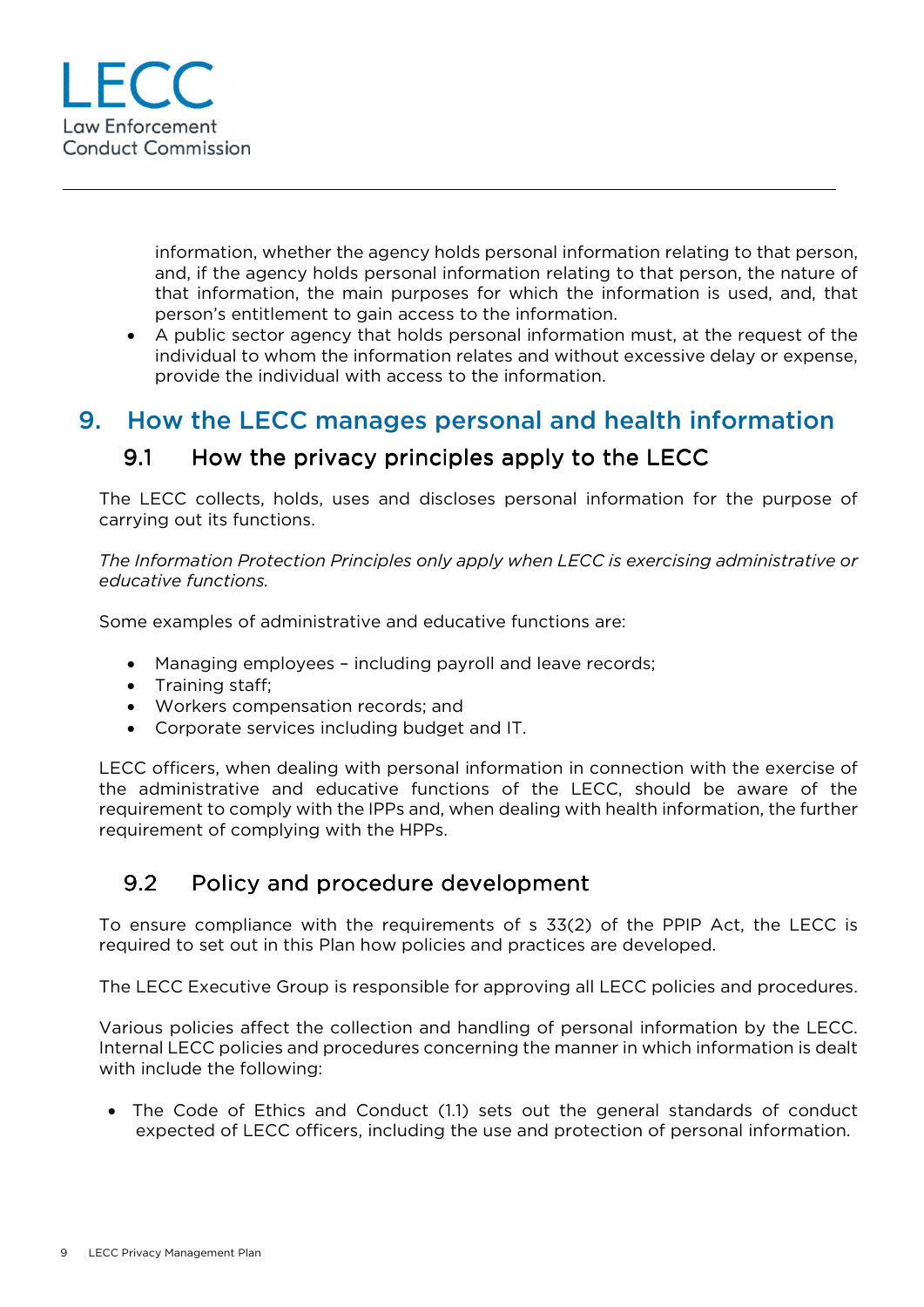

- The Employee Induction Procedure (2.7) provides procedures which ensure all officers newly employed at the LECC are notified of internal policies and procedures, including responsibilities regarding the confidentiality of information.
- The IT Conditions of Use Policy (5.5) identifies the principles for proper use of the LECC Information Communication and Technology facilities and systems, along with the responsibilities of all employees of the LECC. It ensures that LECC information is held on Information Communication and Technology facilities in a way that maintains the confidentiality, integrity and availability of the information.
- The Information Security Policy (5.1) provides guidelines to ensure that information within the LECC is treated with the appropriate levels of security.
- The Records Management Policy (6.2) provides for the management of records within the LECC including the capture, creation, control and maintenance of electronic and physical records.
- The Security Vetting and Clearance Policy and Procedure (2.16) establishes the guidelines for the security clearance and pre-employment checks to be undertaken in respect of all staff and contractors prior to commencement of duties at the LECC. This includes the manner in which personal information may be collected and dealt with for such purposes.
- The Physical Security (Personnel & Premises) Procedure (4.3) outlines procedures to ensure the security of the LECCs working environment, including maintaining the physical security of confidential information.
- The Family and Community Services Leave (FACS) and Sick Leave guidelines outline the manner in which records relating to leave applications by LECC officers are dealt with.

#### 9.3 Dissemination of policies and procedures

All LECC officers are required to familiarise themselves with and comply with LECC policies and procedures.

All policies and procedures are published on the LECC intranet site which is accessible to all LECC officers.

All external contractors and consultants engaged by the LECC are notified of relevant policies and procedures when engaged by the LECC.

LECC officers are notified of new policies adopted, reviews and amendments to existing policies by way of internal email and annual policy and procedure acknowledgments.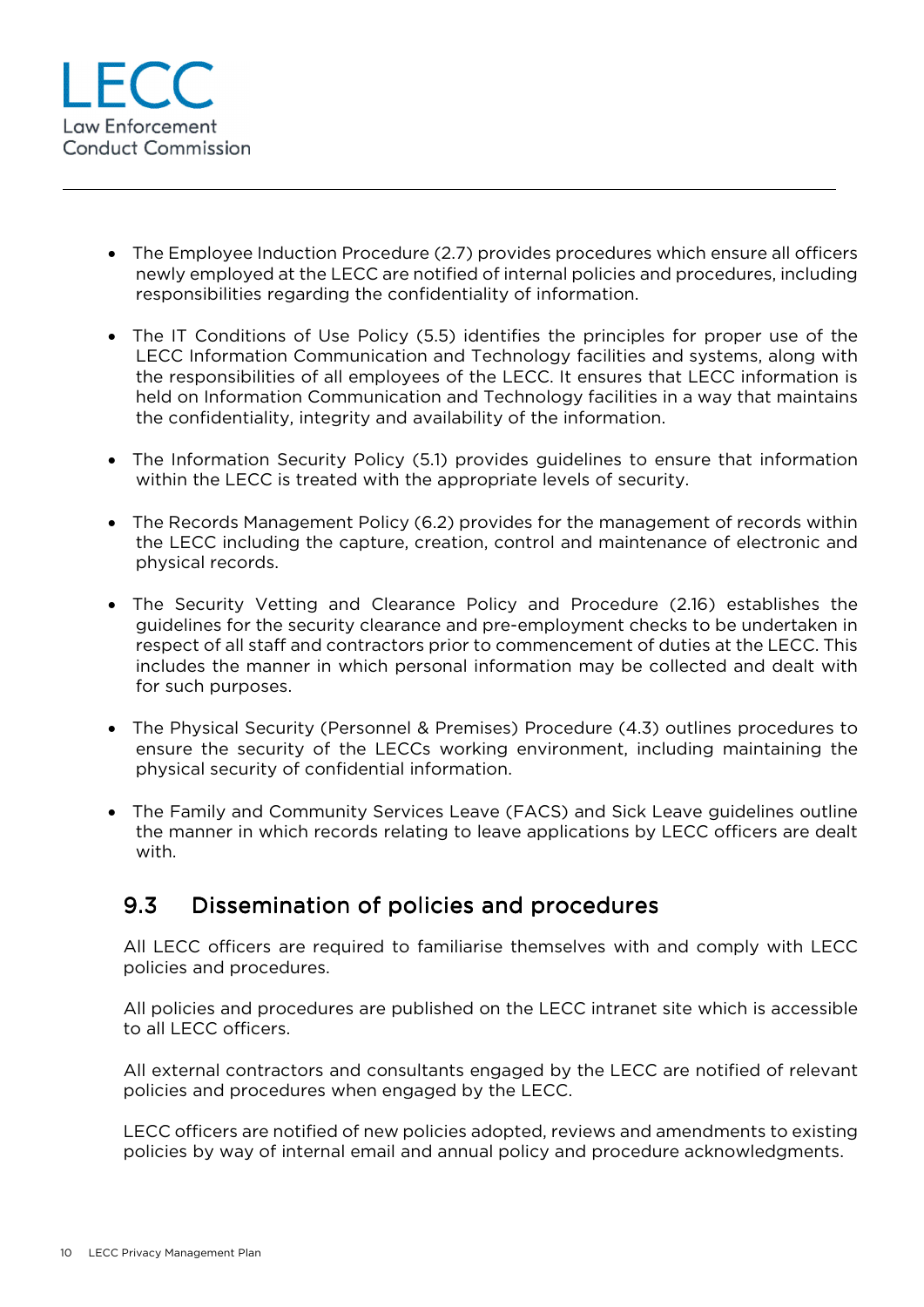This Plan is available on the LECC intranet and publicly on the LECC website: *www.lecc.nsw.gov.au*

#### 9.4 Storage and security of personal information

The collection, storage, retention and access to personal information held by the LECC is governed by various LECC policies.

Where personal information is held in hard copy format it is kept in separate secure storage areas. Information held electronically is stored on secure password protected computer databases. LECC staff are required to regularly change their passwords and not give out their password to others. Our systems comply with the international standard of information security ISO 27001.

Access to particular personal information is restricted to those key LECC officers deemed to require access to that information in order to perform their functions and to the person to whom the information relates. Hard copy material is mainly located at the LECC's office. Access to the non-public areas of the LECC is by key card access. Visitors cannot enter these areas without permission and must be escorted at all times by a LECC officer. Visitors are not granted access to personal information held by the LECC.

Personal information that is no longer required and can be destroyed is disposed of by either being shredded or placed in locked bins for secure destruction.

The LECC minimises the risk of its employees committing offences when dealing with personal information by undertaking appropriate vetting to ensure that it only employs staff of the highest integrity, ensuring that staff both during their induction and continuing service with the LECC are informed about and provided with training on relevant legislative provisions and ethical conduct, providing secure storage of and limited access to personal information records and regularly reviewing this plan and its policies and procedures in relation to the collection, storage, retention and access to personal information.

#### 10. Public Registers

A public register is a register of personal information that is publicly available or open to public inspection (whether or not on payment of a fee).

The PPIP Act imposes obligations on agencies who maintain public registers which require them not to disclose any personal information kept in the register unless the agency is satisfied that it is to be used for a purpose relating to the purpose of the register or the Act under which it is kept (see s 57 of the PPIP A*ct*).

The LECC does not maintain any public registers.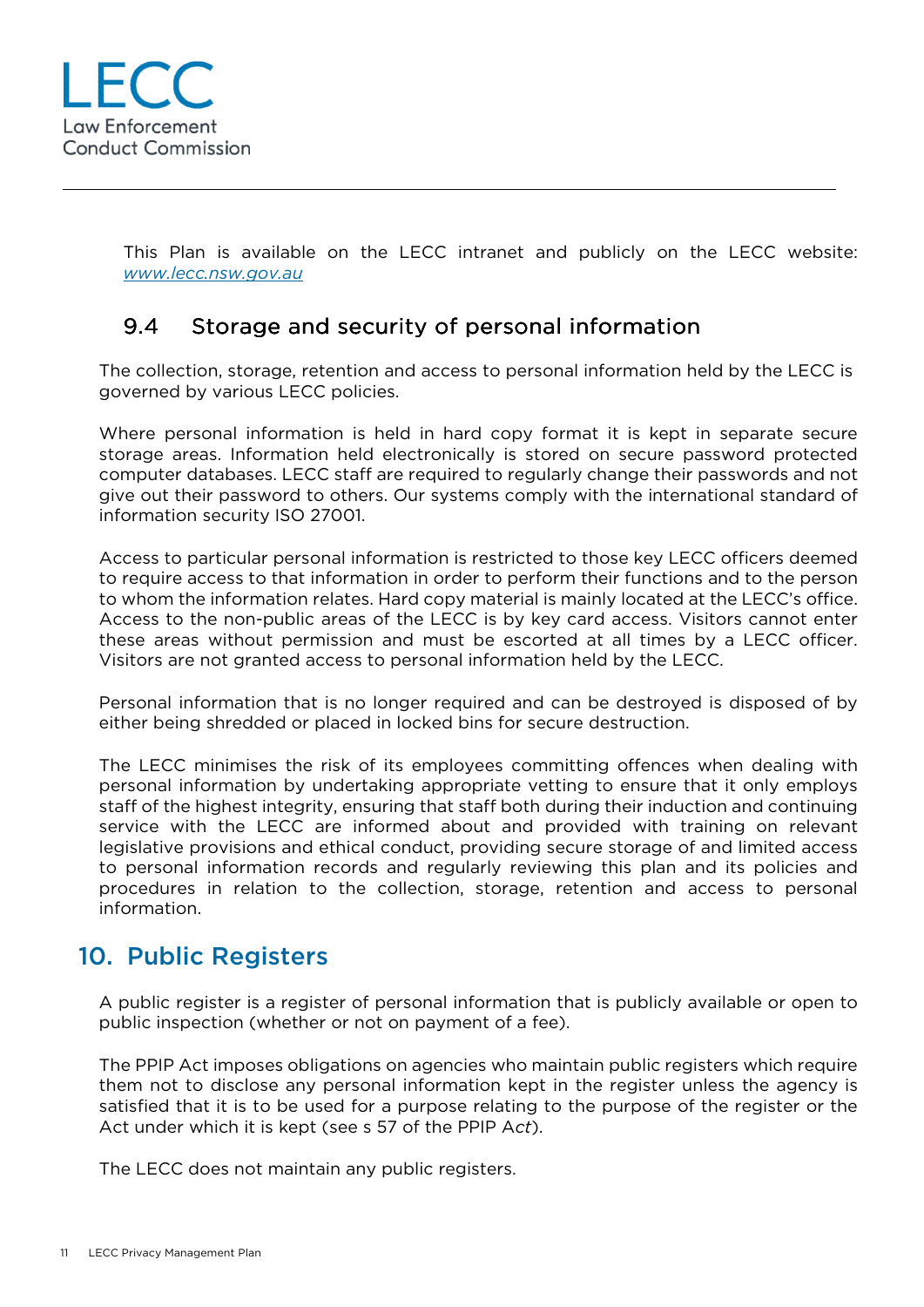LECC officers who access public registers should be mindful of the above obligations imposed on the agencies that maintain those registers. If a LECC officer requires clarification regarding this section they should seek advice from the LSU.

## 11. Accessing personal information

Individuals, including LECC Officers, have the right to access, amend and update the personal information that LECC holds about them. The LECC must provide access to this information without excessive delay and does not charge any fees to access or amend it.

LECC staff wanting to access or amend their own personal or health information should contact the Manager, Human Resources.

For members of the public, a request for access to any personal information held by the LECC should be made in writing to the Chief Executive Officer of the LECC. Any person can make a formal application to the LECC. The application should:

- Include the person's name and contact details (postal address, telephone number and email address, if applicable);
- State whether the person is making the application under the PPIP Act (personal information) or HRIP Act (health information);
- Explain what personal or health information the person wants to access or amend; and
- Explain how the person wants to access or amend it.

The LECC aims to respond in writing to formal applications within 20 working days and will advise the applicant how long the request is likely to take, particularly if it may take longer than expected. If an individual believes that the LECC is taking an unreasonable amount of time to respond to an application, they have the right to seek an internal review.

#### 12. Procedures for privacy complaints and applications for an internal review

A person who is dissatisfied about the manner in which the LECC has dealt with their personal information can make a complaint to the LECC in writing. The LECC will consider the issues raised by the complainant and respond in writing as soon as is reasonably possible (but not later than 60 days after receipt of the complaint). Complaints should be addressed to the Chief Executive Officer at the address below.

Part 5 of the PPIP Act provides that a person aggrieved by certain conduct of the LECC under the PPIP Act is entitled to apply for a review of that conduct. This part applies to the following conduct:

- The contravention of an applicable IPP
- The contravention of an applicable *Privacy Code of Practice*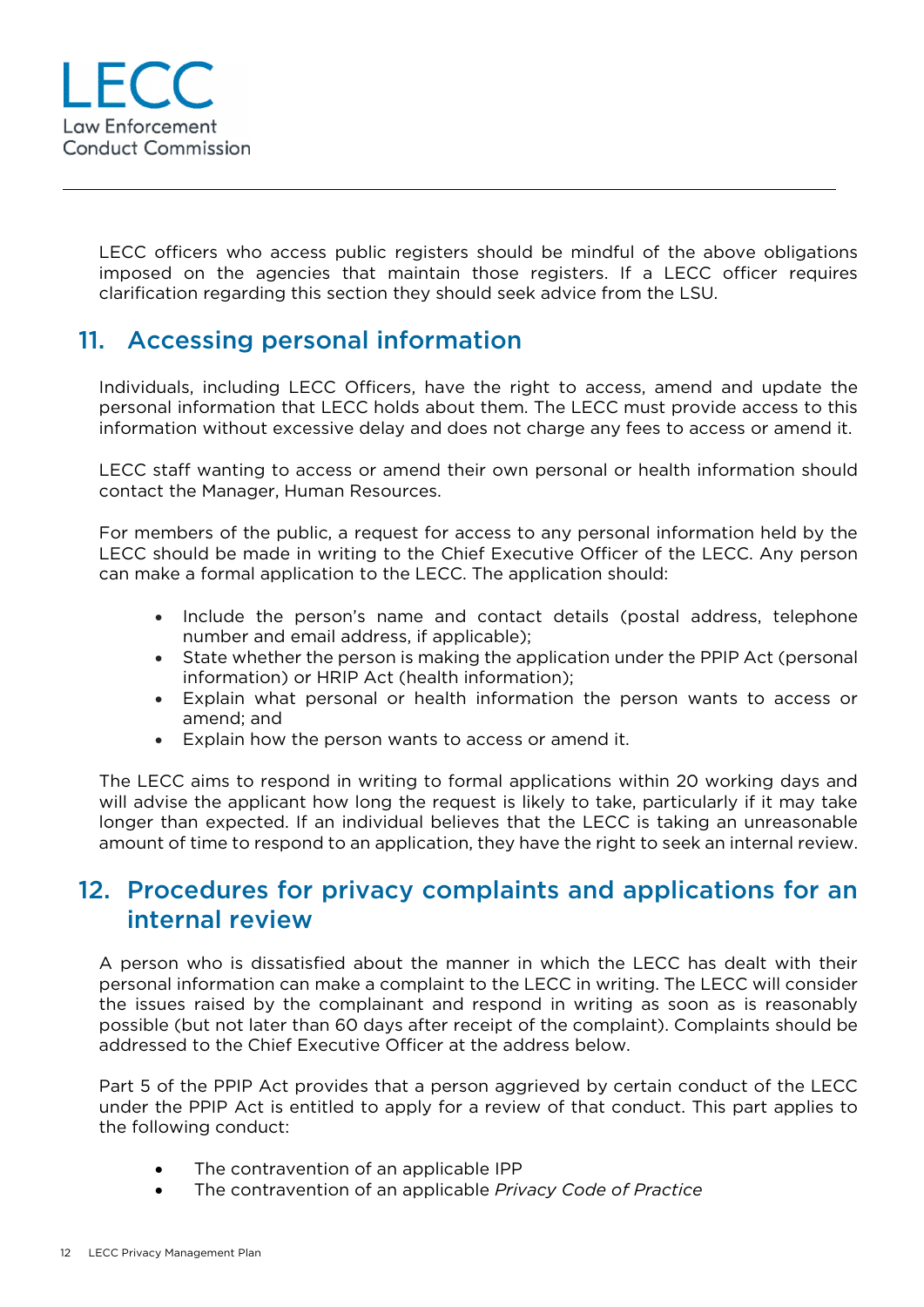The disclosure of personal information kept in a public register

Section 21 of the HRIP *Act* provides that a person is also entitled to apply for a review of the conduct of the LECC in respect of the following conduct:

- The contravention of an applicable HPP
- The contravention of an applicable *Health Privacy Code of Practice*

Requests for review must be made in writing and include a postal address by which the LECC can send a response. The request should be addressed to:

> The Chief Executive Officer Law Enforcement Conduct Commission GPO Box 3880 SYDNEY NSW 2000

Applications for review should generally be made within six months of the person becoming aware of the conduct which forms the subject of the application. The LECC may decline to deal with applications which are made after this time.

Upon receipt of any application for review, the LECC will notify the Privacy Commissioner of the application as per s 54 of the PPIP Act. The LECC will keep the Privacy Commissioner informed of the progress of the application and the ultimate outcome.

All requests for review and the LECC's responses to such requests are to be recorded on the LECC's internal document management systems.

The LECC will process the application for review in accordance with Part 5 of the PPIP Act.

The LECC will acknowledge receipt of a request for internal review within seven days and complete the review within 60 days. It is noted, that if any application for review is not completed within 60 days from the day of its receipt, the applicant is entitled to make an application under s 55 of the PPIP Act to the Civil and Administrative Decisions Tribunal (NCAT) for a review of the relevant conduct. Further information about making an application to the tribunal can be found on their website *www.ncat.nsw.gov.au*.

As soon as possible after the completion of the review (but not longer than 14 days), the LECC will notify the applicant in writing of the outcome of the review, the actions proposed to be taken by the LECC (and the reasons for those actions) and the rights of the applicant, including the right to have those findings and the proposed action reviewed by the NCAT.

#### 12.1 Complaints to the Privacy Commissioner

An individual can make a compliant to the Privacy Commissioner about a breach of their privacy by the LECC. More information about the role of the Information and Privacy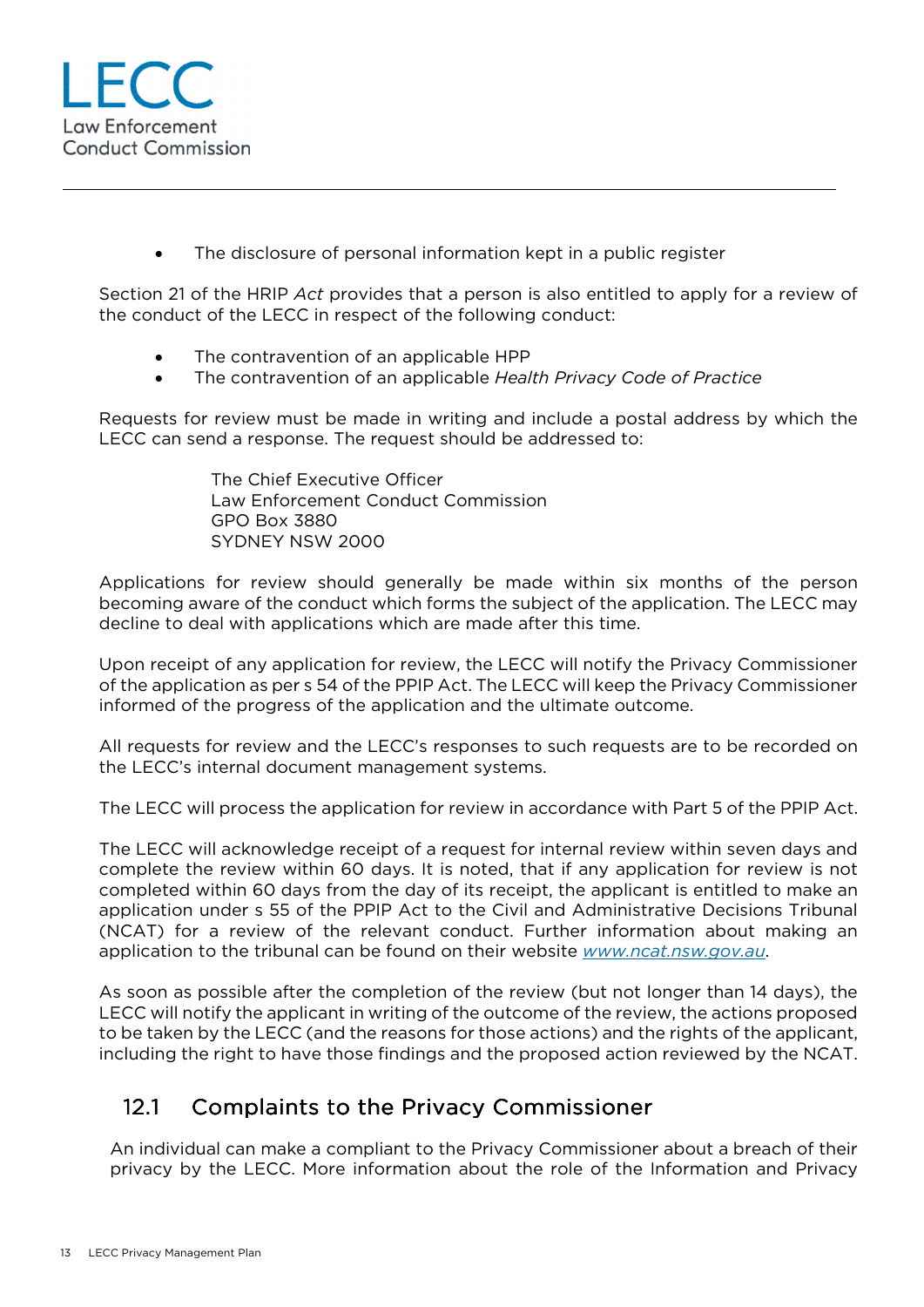

Commission (IPC) in handling complaints can be found on the IPC website *www.ipc.nsw.gov.au*.

## 13. Offences associated with dealing with personal information

LECC officers should be aware that the PPIP Act and HRIP Act create certain offences for the improper dealing of personal information by public officials. These include:

- The intentional unlawful disclosure or use of personal information by public officials (see s 62(1) of the PPIP A*ct*). The same offence exists in respect of health information (see s 68(1) of the HRIP *Act*)
- Inducing or attempting to induce a person to unlawfully disclose personal information (see s 62(2) of the PPIP *Act* Section 62(2); s 68(2) of the HRIP Act).
- Offering to unlawfully supply personal information (see s 63 of the PPIP Act; s 69 of the HRIP Act).

#### 14. Other legislative requirements when dealing with personal information

LECC officers should be aware that the obligations under the PPIP Act and HRIP Act may be only some of those applicable to the information they are dealing with and a number of other pieces of legislation regulate the manner in which information is dealt with.

Section 180 of the LECC Act is of particular significance and is applicable to both current and former officers of the LECC. Section 180(2) of the LECC Act holds that a person to whom the section applies must not:

*(2) … directly or indirectly, except for the purposes of this Act or otherwise in connection with the* 

 *exercise of the person's functions under this Act -* 

- *(a) make a record of any information, or*
- *(b) disclose or communicate to any person any information,*

 *being information acquired by the person by reason of, or in the course of, the exercise of the person's functions under this Act.* 

Other legislation that may be relevant to the treatment of personal information includes:

- *Government Information (Public Access) Act 2009*
- *Surveillance Devices Act 2007*
- *Workplace Surveillance Act 2005*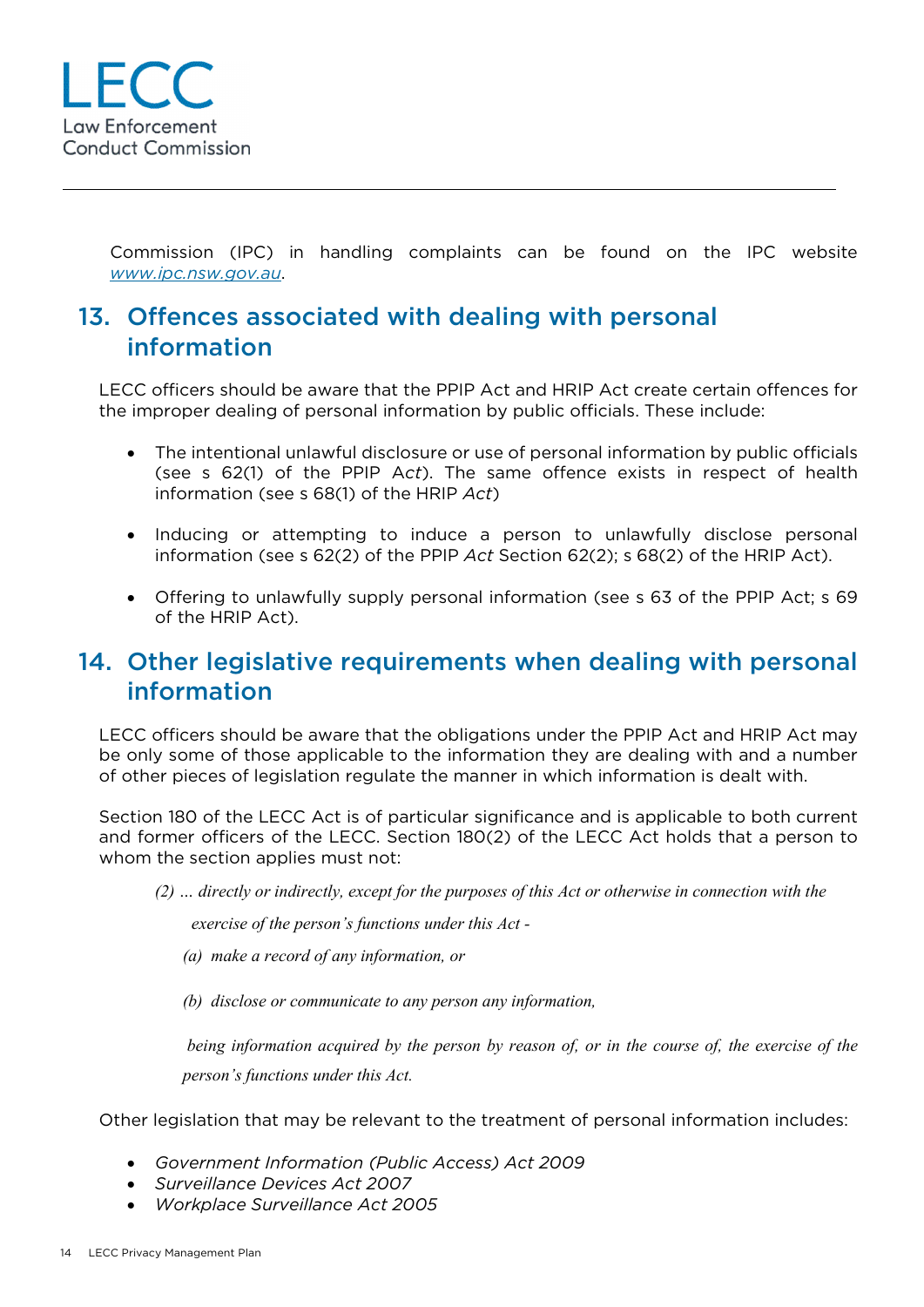

- *State Records Act 1998*
- *Crimes Act 1900*
- *Criminal Records Act 1991*
- *Public Interest Disclosures Act 1994*
- *Telecommunications (Interception and Access) (New South Wales) Act 1987*
- *Telecommunications (Interception and Access) Act 1979* (Cth)

The Legal Services Unit can provide advice to LECC officers on the effect of these Acts and any obligations arising under them.

## 15. Monitoring and review

This Plan will be reviewed in accordance with the policy review schedule and at other times if any significant new information or legislative or organisational change warrants a change in this document. Reviews will be completed in consultation with the appropriate business units for relevance and effectiveness.

## 16. Advice and further information

Feedback, comments and suggestions about this Plan can be directed to the Chief Executive Officer, or officer appointed by the Chief Executive Officer from time to time.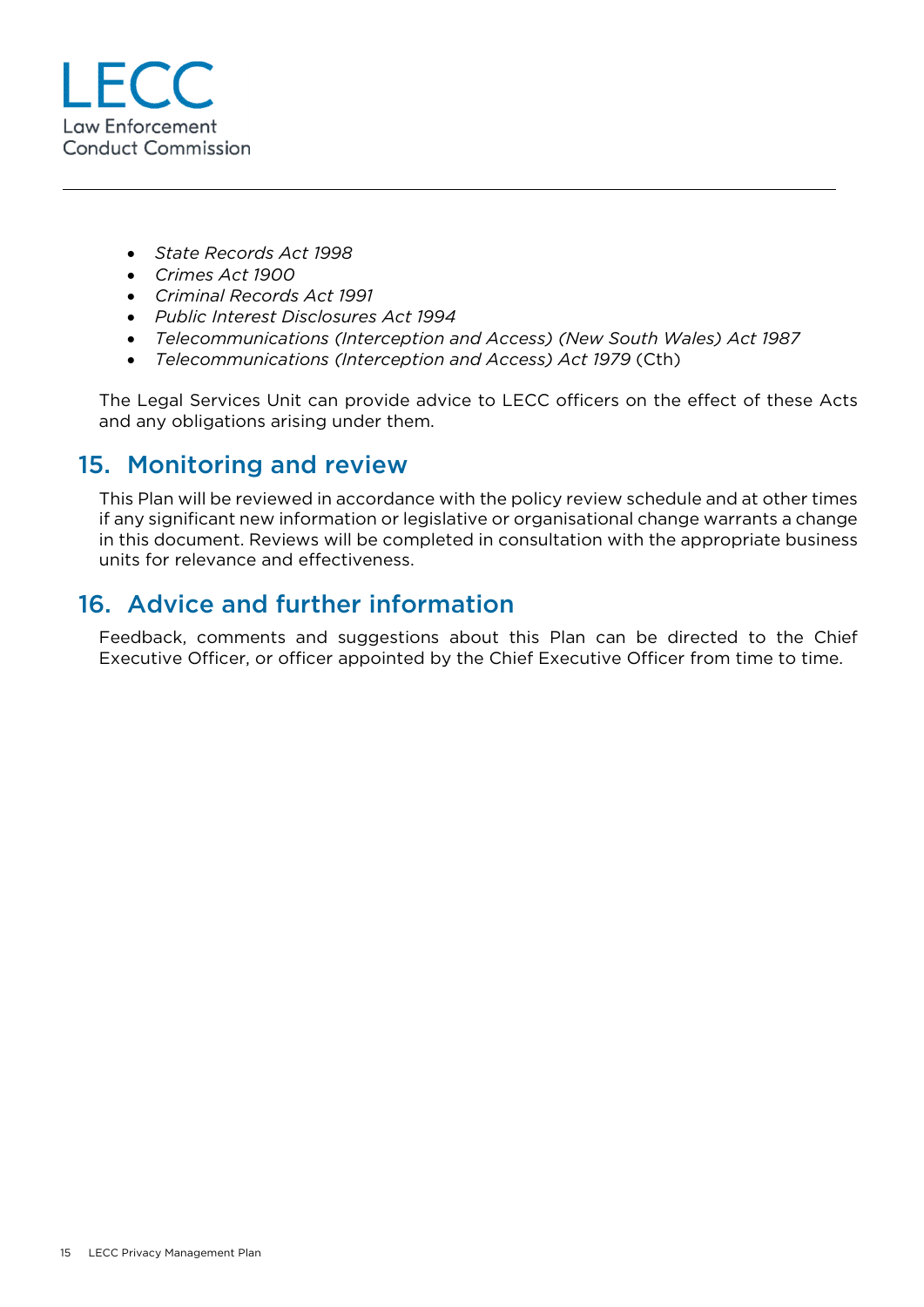## 17. LECC Privacy statement

We will only collect personal information if:

- it is for a lawful purpose that is directly related to one of our functions; and
- it is reasonably necessary for us to have the information.

By limiting our collection of personal information to only what we reasonably need, it is much easier to comply with our other privacy obligations. When requesting personal information on behalf of the LECC, staff should only ask for information that is reasonably necessary to the task at hand. We will especially avoid collecting sensitive personal information if we do not need it.

We will collect personal information directly from the person unless they have authorised otherwise or, in the case of health information, it would be unreasonable or impractical to obtain the information directly from the individual.

The LECC will not collect personal information by unlawful means. The LECC will not collect personal information that is excessive or intrusive and will ensure that the personal information collected is relevant, accurate, up-to-date and complete. For example employment at the LECC is offered only after successful completion of a rigorous probity assessment process. Potential employees are required to provide a range of personal information including declarations and details of financial interests, conflicts and associates. The vetting documents outline the information required and provide details on the use, storage and disposal of that information.

When collecting personal information, the LECC will take reasonable steps to tell the person:

- that the LECC is collecting and holding the information;
- what the information will be used for:
- what other organisations (if any) routinely receive this type of information;
- whether the collection of this information is required by law;
- what the consequences will be for the person if they do not provide the information; and
- how they can access their personal information held by us.

Notification is usually provided to individuals through a 'privacy notice' at the initial time of collection or as soon as we can afterwards. Privacy notices can be in writing or verbal.

We will put in place reasonable security safeguards to protect personal information from loss, unauthorised access, use, modification or disclosure, and against all other misuse. We will ensure personal information is stored securely, not kept longer than necessary for lawful purposes and disposed of appropriately.

We will enable anyone to know, on request to the LECC:

- whether we hold their personal information;
- the nature of the personal information;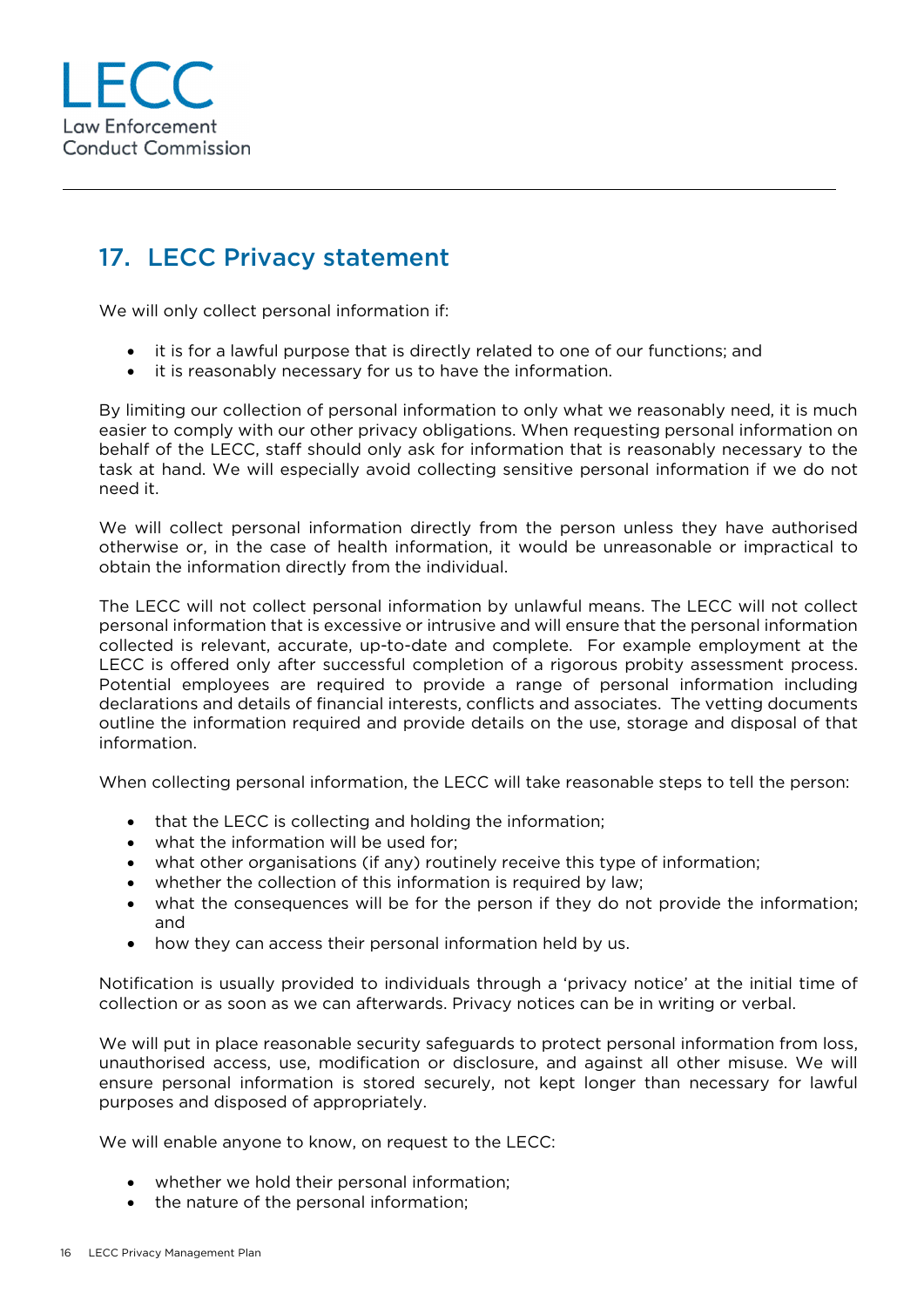

- the main purposes for which we use their personal information was/is being used; and
- their entitlement to access their personal information.

The publication of this Plan promotes accountability and increases the transparency of our information handling practices. This Plan will be accessible on our website and available to download and print.

We will allow people to access their personal information and must do so without excessive delay or expense. We will allow people to update or amend their personal information, to ensure it is accurate, relevant, up-to-date, complete and not misleading. We will only refuse access or a request to amend personal information where authorised by law, and we will provide written reasons, if requested.

Before using personal information, we will take reasonable steps to ensure that the information is relevant, accurate, up-to-date, complete, and not misleading. For example, if investigating a workplace grievance, we will give the person the subject of the complaint an opportunity to correct the information relied upon before a final decision is made. We will not use personal information that we know is based on misleading or erroneous information.

We may use personal information for:

- the primary purpose for which it was collected;
- a directly related secondary purpose within the reasonable expectations of the person;
- another purpose permitted by law, such as where it is reasonably necessary to prevent or lessen a serious and imminent threat to life or health; or
- another purpose for which the person has consented.

We may disclose personal information if:

- the disclosure is directly related to the purpose for which the information was collected, and we have no reason to believe that the person concerned would object to the disclosure;
- the person has been made aware in accordance with a privacy notice under s 10 of the PPIP Act that information of the kind in question is usually disclosed to the intended recipient; or
- another purpose if the person has consented.

We can generally only disclose sensitive personal information when the person has consented to the disclosure or when it is necessary to prevent a serious and imminent threat to life or health. We may disclose health information if:

- the person has consented to the disclosure;
- the disclosure is directly related to the purpose for which it was collected and the individual would reasonably expect us to disclose the information for that purpose; or
- we reasonably believe that the recipient of the information is subject to a law or binding scheme equivalent to the HPPs, or
- we have bound the recipient by contract to privacy obligations equivalent to the HPPs.